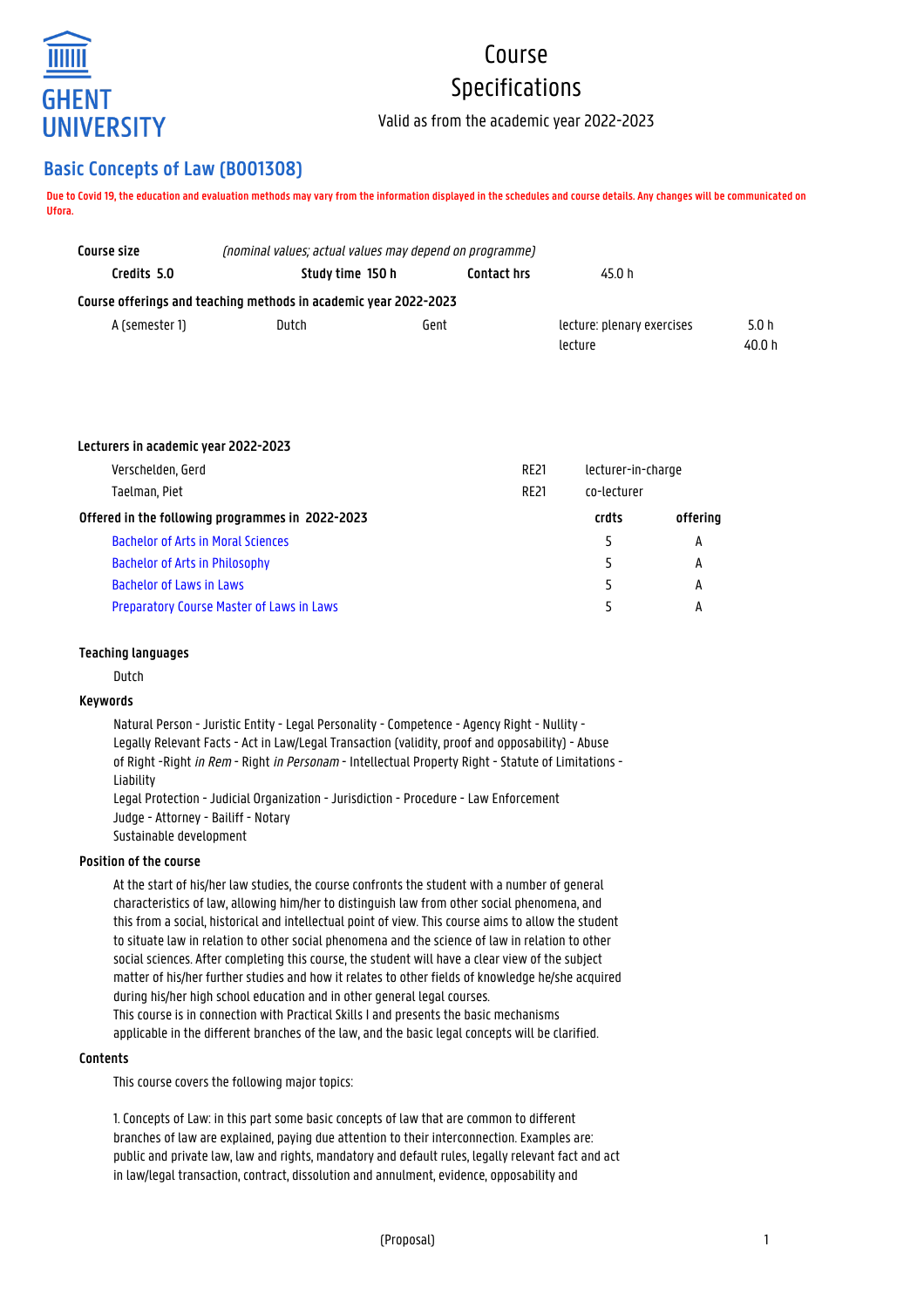publicity. The concepts are presented in a coherent and logically structured story to provide the student providing an insight in their mutual relation.

The function of the most important legal professions is also explained.

The concept of sustainable development is explained with a focus on the possible contribution of the different branches of law to the solution of sustainability issues.

2. Introduction to Civil Procedure:The importance of a sound, efficient and affordable legal protection is illustrated by paying due attention to the basic principles governing the proper administration of justice (access to justice, fair trial, party autonomy vs. the role of the judge, …) and to the (upcoming) methods of alternative dispute resolution. The (recent) makeover of the judicial landscape leads to comments on the current organization and composition of the different courts, their subject matter and territorial jurisdiction. Also the mission of the Constitutional Court and the Council of State is highlighted. The basic concepts of civil procedure are defined and illustrated by walking through the different steps and stages of a court proceedings.

#### **Initial competences**

Although no specific previous knowledge is required, the students should be interested in political and legal issues and have a broad social interest. Students are expected to follow the news by daily reading a qualitative newspaper.

#### **Final competences**

- 1 Being able to solve simple hypothetical private law cases after spotting the relevant legal issues and facts.
- 2 To be aware of the responsibilities of the different legal actors in society.
- 3 To be aware of the gradation in binding force of legal rules (from default rules over mandatory rules to rules of public policy).
- 4 To be able to evaluate critically the importance of law and legal institutions for society.
- 5 Critical attitude towards judicial affairs and awareness for a scientific approach towards content and technicity of the law.
- 6 Active and passive knowledge of French legal terminology.
- 7 Knowledge of the basic concept of sustainable development.
- 8 Being aware that several branches of the law can contribute to the development of a more sustainable society.

#### **Conditions for credit contract**

Access to this course unit via a credit contract is unrestricted: the student takes into consideration the conditions mentioned in 'Starting Competences'

#### Conditions for exam contract

Access to this course unit via an exam contract is unrestricted

# **Teaching methods**

Lecture, lecture: plenary exercises

#### **Extra information on the teaching methods**

To the extent possible, the students are challenged to participate actively during class sessions.

Particular hypothetical cases involving issues related to the legal (in)competence of natural persons are discussed in plenary exercises, with active contribution of the students. In the last lecture, students will be shown how the exams are composed (open questions as well as multiple choice questions).

#### **Learning materials and price**

- G. Verschelden and P. Taelman, Basisbegrippen van recht, Gent, Owl Press, 9th edition • 2022. (price: ± 25 EUR)
- A student's code (including old Civil Code, Civil Code and Procedural Code), free choice of • edition, as far as the code isn't annotated.

#### **References**

M. Van Hoecke and B. Bouckaert, Inleiding tot het recht in Studie Juri, Leuven, Acco, 2021, 820 p.

B. Tamanaha, On the Rule of Law: History, Politics, Theory, Cambridge University Press, 2004, 180 p.